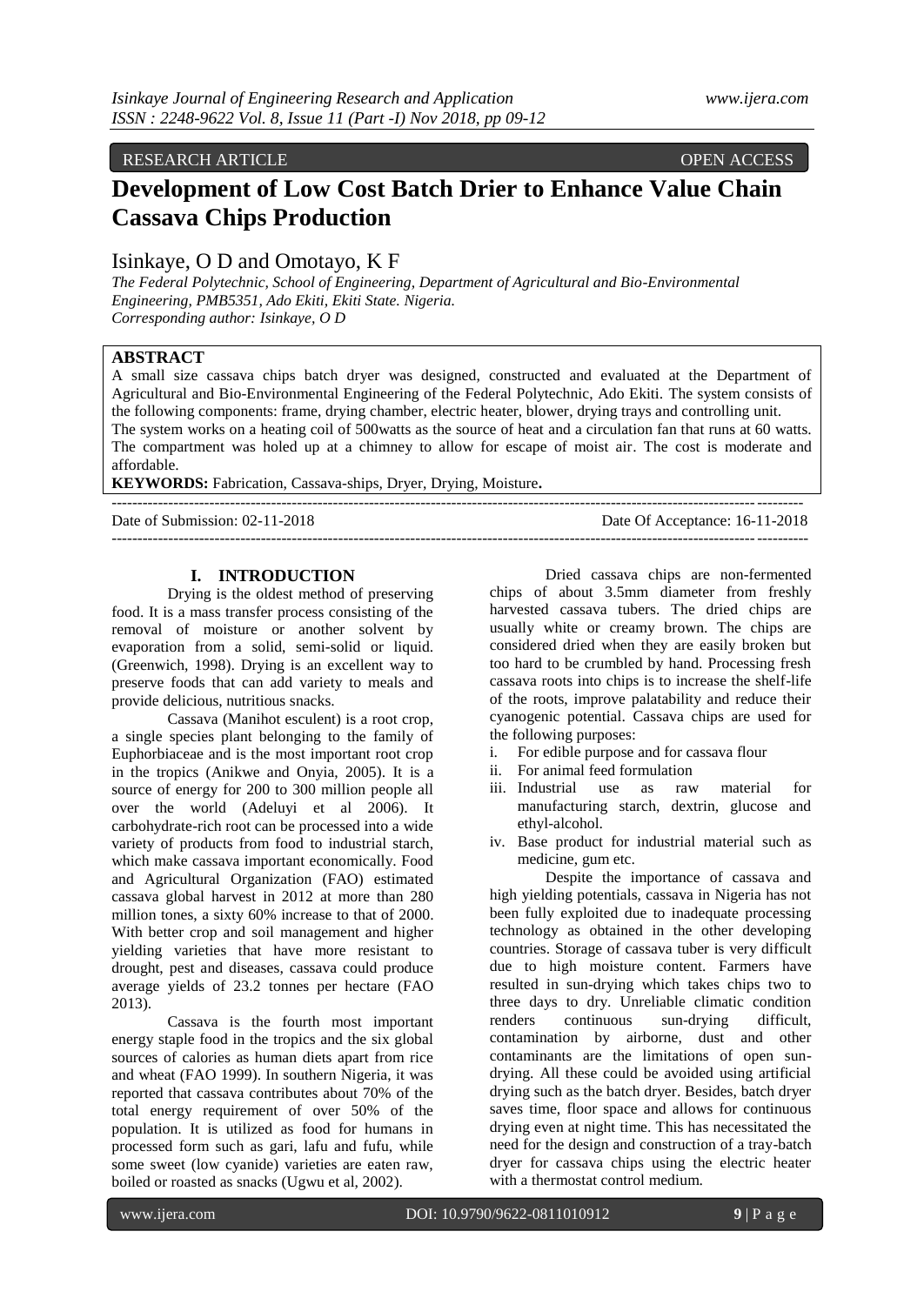# **II. MATERIALS AND METHODS**

The batch dryer is a cabinet type with perforated trays to hold the chips. The dryer has the electric heater, fan (blower) thermostat for temperature regulation. It is a rectangular shaped structure with a door as shown in Figure 1.

# **Important Design Features**

# **Frame:**

The steel pipe  $(1 \times 1$  inch) was used as the dryer frame as a result of its availability, ease of construction, good heat conductivity and durability. It has a dimension of  $1000 \times 500 \times 500$  mm

# **Drying component:**

It consists of 500W electrical heater and blower to circulate the heat in the chamber. The blower blade is made of aluminum that easily conducts heat**.**

#### **Drying cabinet tray**

The tray is made of stainless steel to endure good quality product that is free of contamination. Stainless steel does not react with the product in any condition. The body of the cabinet is made of mild steel plate because it is durable, available and cost-effective. The surrounding of the body of the cabinet is lagged with lagging materials to prevent heat loss during drying. On top is a chimney where excess heat could be dissipated.

**Control unit:** The dryer consist of control unit there is on and off switch. There is also thermometer to measure the temperature of the dryer.

Door: Two doors are designed with the handle to allow for easy access to the trays and for a frequent checkup of the drying products.

Design for the drying capacity. The dryer was designed to take 2kg per tray of cassava chips at 70% moisture content on a wet basis at a time. The moisture content to be removed from the chips is calculated using the formulae

$$
\mathbf{M}_{\mathrm{w}} = \mathbf{M}\left(1 - \left(\frac{1 - \mathsf{M}_{\mathrm{ci}}}{1 - \mathsf{M}_{\mathrm{cf}}}\right)\right)
$$

Where:

 $M_w =$  Amount of water to be removed  $M =$ Mass of chips in kg  $M_{ci}$  = initial moisture content of the chip  $M_{cf}$  = Final moisture content of the chips Drying time (T) is calculated using the formulae:  $T =$  $m_1$ −m<sub>2</sub> dw dQ - 1

 $W =$  dry material in chips (kg)  $M_1$  = mass of initial moisture  $M_2$  = mass of final moisture  $dW/dQ$  = rate of mass transfer (M<sub>c</sub>



**FIGURE 1:** the Labelled component of the dryer 'Exploded'



**FIGURE 2**: Labelled components of the dryer in Pictorial view

| Key | Representation  |
|-----|-----------------|
| A   | Chimney         |
| в   | Heater          |
| с   | Fan (Blower)    |
| D   | Tray            |
| Е   | Fan regulator   |
| F   | Thermostat knob |
| G   | Indicator light |
| н   | Dryer switch    |
| I   | Lower door      |
| J   | Upper door      |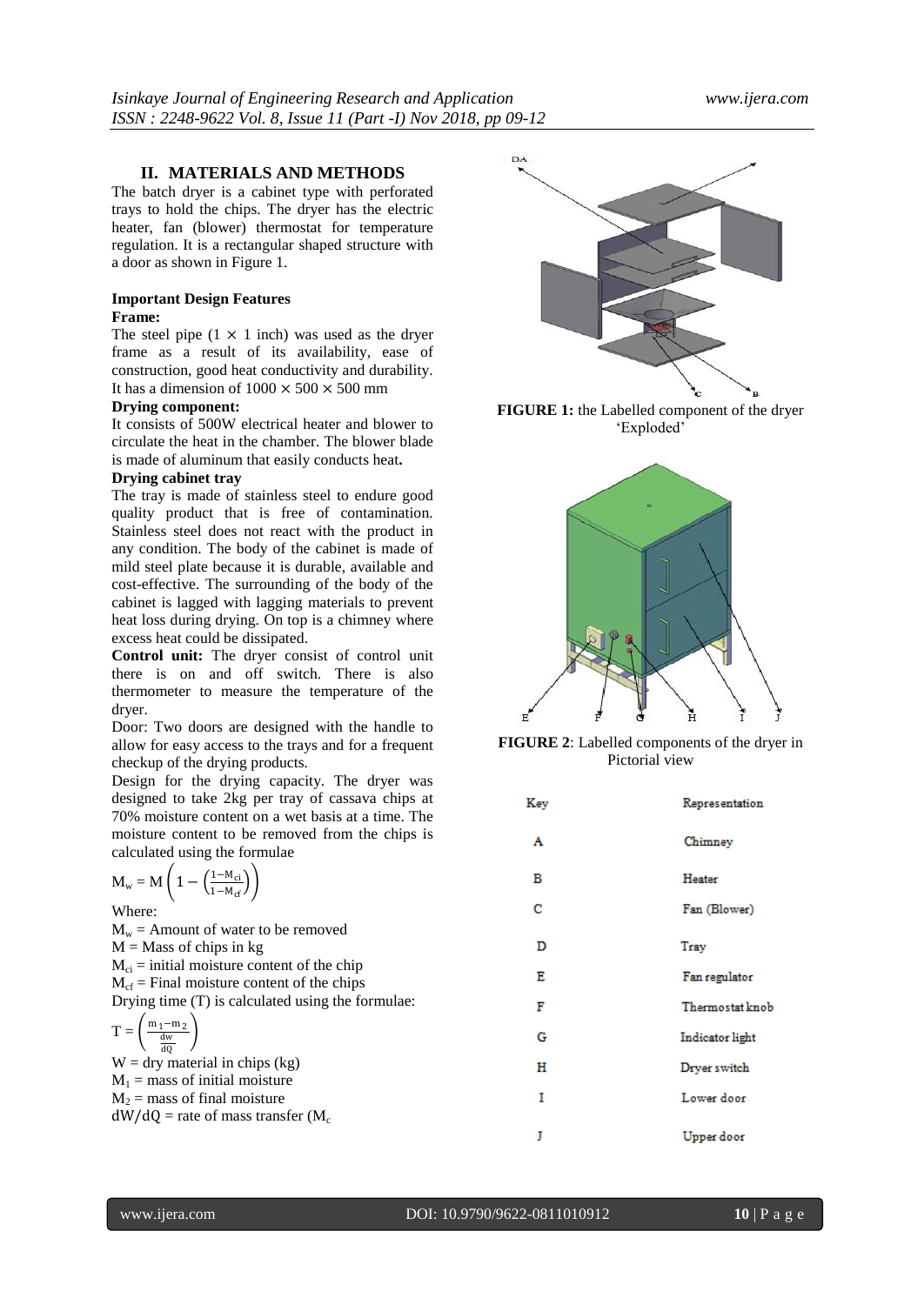### **III. RESULTS**

The results of the tests are shown in table 1 and 2. The moisture contents of cassava at the one-hour interval. The graphical representation is equally shown in figure 3 and 4.

|                              |  |  | Table 1 shows the result obtained during the |  |
|------------------------------|--|--|----------------------------------------------|--|
| testing of the heater empty. |  |  |                                              |  |

| <b>S/N</b> | Time (sec.) | Time (mins) | Temp $(^0C)$ |
|------------|-------------|-------------|--------------|
| ı          | 300         | 5           | 49           |
| 2          | 600         | 10          | 54           |
| 3          | 900         | 15          | 55           |
| 4          | 1200        | 20          | 55.5         |
| 5          | 1500        | 25          | 56           |
| б          | 1800        | 30          | 58           |
| 7          | 2100        | 35          | 60           |



**Figure 3: Plot of Time (mins) against Temperature (<sup>0</sup>C)**

| Table 2: Moisture content of cassava at one |  |
|---------------------------------------------|--|
| hour interval                               |  |

| S/N | Time (hrs) | Moisture content (%) |
|-----|------------|----------------------|
| ı   | 0          | 69.2                 |
| 2   | ı          | 57.1                 |
| 3   | 2          | 34.6                 |
| 4   | 3          | 35.5                 |
| 5   | 4          | 27                   |
| 6   | 5          | 13.8                 |



**Fig. 3: Graph of Moisture Content against time.**

# **IV. DISCUSSION**

From the result obtained from the performance evaluation, cassava chips of an initial moisture content of 69.2% were successfully reduced to 13.8% a stable shelf life which will make the chips to be stored for longer period. The actual time taken is 5 hrs instead of the calculated 6 hrs. This was achieved due to ease of regulating the heat produced by the heater and even circulation through the installed fan speed. The working efficiency of the dryer was found to be 80% which could be improved upon. The dried cassava chips produced were of high quality in term of colour and aroma because the process was fast and free from contaminations resulting from smoke, dust, fermentation processes and other contaminants from the atmosphere as a result of the source of power used (electricity) which does not produce either of the contaminants.

# **V. CONCLUSION AND RECOMMENDATION**

Standard method and technology have been employed in the design and construction of the dryer. The capacity of the dryer is 4kg per loading. The drying rate is a function of the chemical composition of the cultivars; the drying time is a function of the moisture content and surface area of the chips. It was observed from the cassava dries significantly chips at an interval of 1hr the moisture content reduces to an appreciable level. This is a plus for a design that works on the electrical system working at an efficiency of 80%. It could be concluded that the system could be improved upon with the efficiently run fans and insulation system within the design. The dryer could also be used to dry chips of other tubers such as yam, potato etc.